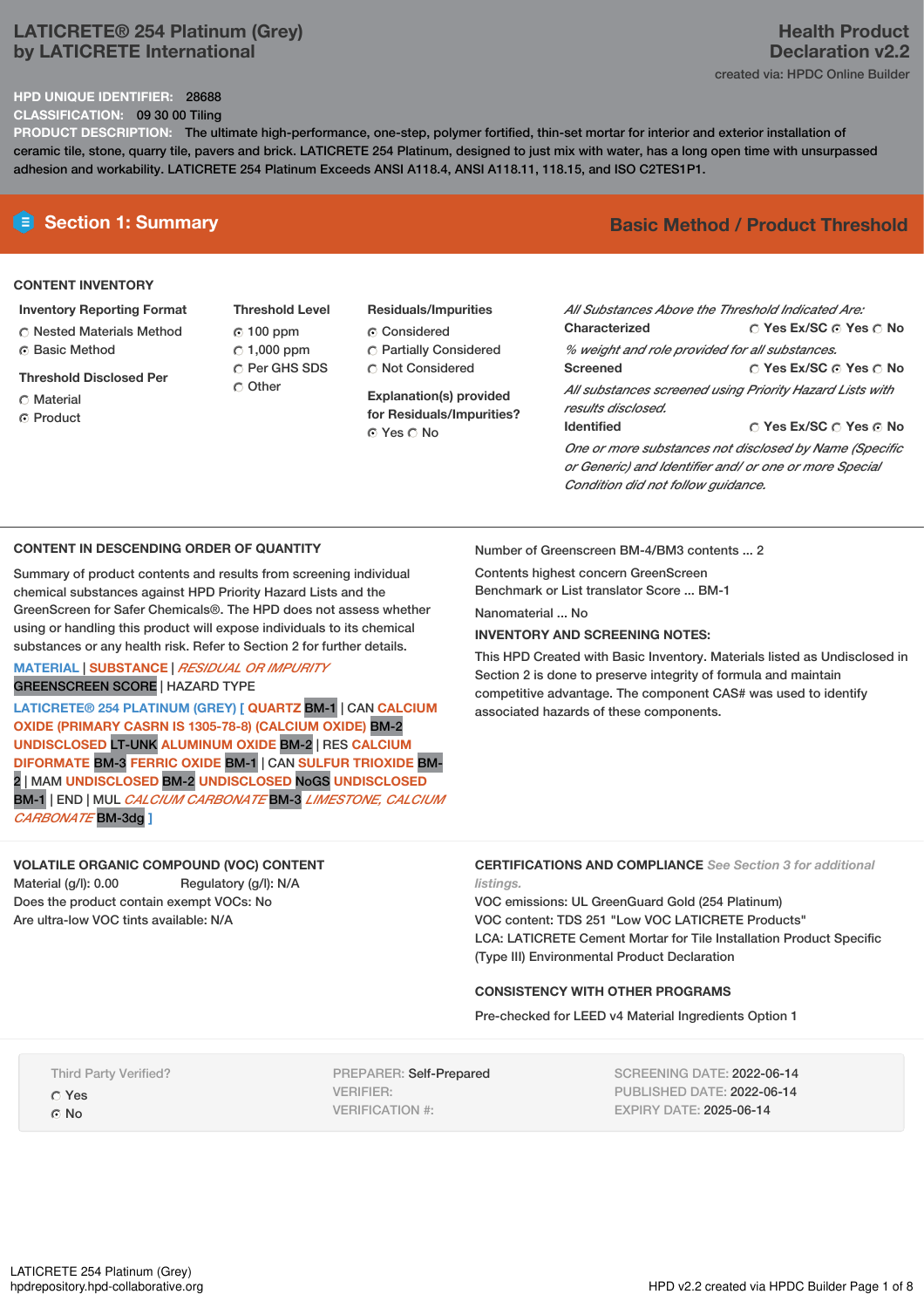This section lists contents in a product based on specific threshold(s) and reports detailed health information including hazards. This HPD uses the *inventory method indicated above, which is one of three possible methods:*

- *Basic Inventory method with Product-level threshold.*
- *Nested Material Inventory method with Product-level threshold*
- *Nested Material Inventory method with individual Material-level thresholds*

Definitions and requirements for the three inventory methods and requirements for each data field can be found in the HPD Open Standard version 2.2, *available on the HPDC website at: [www.hpd-collaborative.org/hpd-2-2-standard](https://www.hpd-collaborative.org/hpd-2-2-standard)*

## **LATICRETE® 254 PLATINUM (GREY)**

PRODUCT THRESHOLD: 100 ppm RESIDUALS AND IMPURITIES CONSIDERED: Yes

RESIDUALS AND IMPURITIES NOTES: Residuals and impurities are measured by quantitative methods and are only displayed when they are potentially greater than 100 ppm.

OTHER PRODUCT NOTES: See SDS at https://laticrete.com for occupational exposure information.

# **QUARTZ** ID: **14808-60-7** HAZARD SCREENING METHOD: **Pharos Chemical and Materials Library** HAZARD SCREENING DATE: **2022-06-14 14:44:01**

| $\%$ : 50,0000 - 60,0000 | <b>GS: BM-1</b>                   | RC: None                                                                 |                         | NANO: No                   | <b>SUBSTANCE ROLE: Filler</b>                             |
|--------------------------|-----------------------------------|--------------------------------------------------------------------------|-------------------------|----------------------------|-----------------------------------------------------------|
| <b>HAZARD TYPE</b>       | <b>AGENCY AND LIST TITLES</b>     |                                                                          | <b>WARNINGS</b>         |                            |                                                           |
| <b>CAN</b>               | US CDC - Occupational Carcinogens |                                                                          | Occupational Carcinogen |                            |                                                           |
| CAN                      | CA EPA - Prop 65                  | Carcinogen - specific to chemical form or exposure route                 |                         |                            |                                                           |
| CAN                      | US NIH - Report on Carcinogens    | Known to be Human Carcinogen (respirable size -<br>occupational setting) |                         |                            |                                                           |
| CAN                      | <b>MAK</b>                        |                                                                          | man                     |                            | Carcinogen Group 1 - Substances that cause cancer in      |
| CAN                      | <b>IARC</b>                       |                                                                          |                         | occupational sources       | Group 1 - Agent is carcinogenic to humans - inhaled from  |
| <b>CAN</b>               | <b>IARC</b>                       |                                                                          |                         |                            | Group 1 - Agent is Carcinogenic to humans                 |
| CAN                      | GHS - Japan                       |                                                                          |                         |                            | H350 - May cause cancer [Carcinogenicity - Category 1A]   |
| CAN                      | <b>GHS - Australia</b>            |                                                                          |                         | Category 1A or 1B]         | H350i - May cause cancer by inhalation [Carcinogenicity - |
| <b>CAN</b>               | GHS - New Zealand                 |                                                                          |                         | Carcinogenicity category 1 |                                                           |

SUBSTANCE NOTES: The amount of this component may vary based on plant of manufacture.

# **CALCIUM OXIDE (PRIMARY CASRN IS 1305-78-8) (CALCIUM OXIDE)** ID: **60873-85-0** HAZARD SCREENING METHOD: **Pharos Chemical and Materials Library** HAZARD SCREENING DATE: **2022-06-14 14:44:01** %: **24.0000 - 32.0000** GS: **BM-2** RC: **None** NANO: **No** SUBSTANCE ROLE: **Binder** HAZARD TYPE THE AGENCY AND LIST TITLES THE MARNINGS

None found Now arrings found on HPD Priority Hazard Lists

SUBSTANCE NOTES: The amount of this component may vary based on plant of manufacture.

LATICRETE 254 Platinum (Grey)<br>hpdrepository.hpd-collaborative.org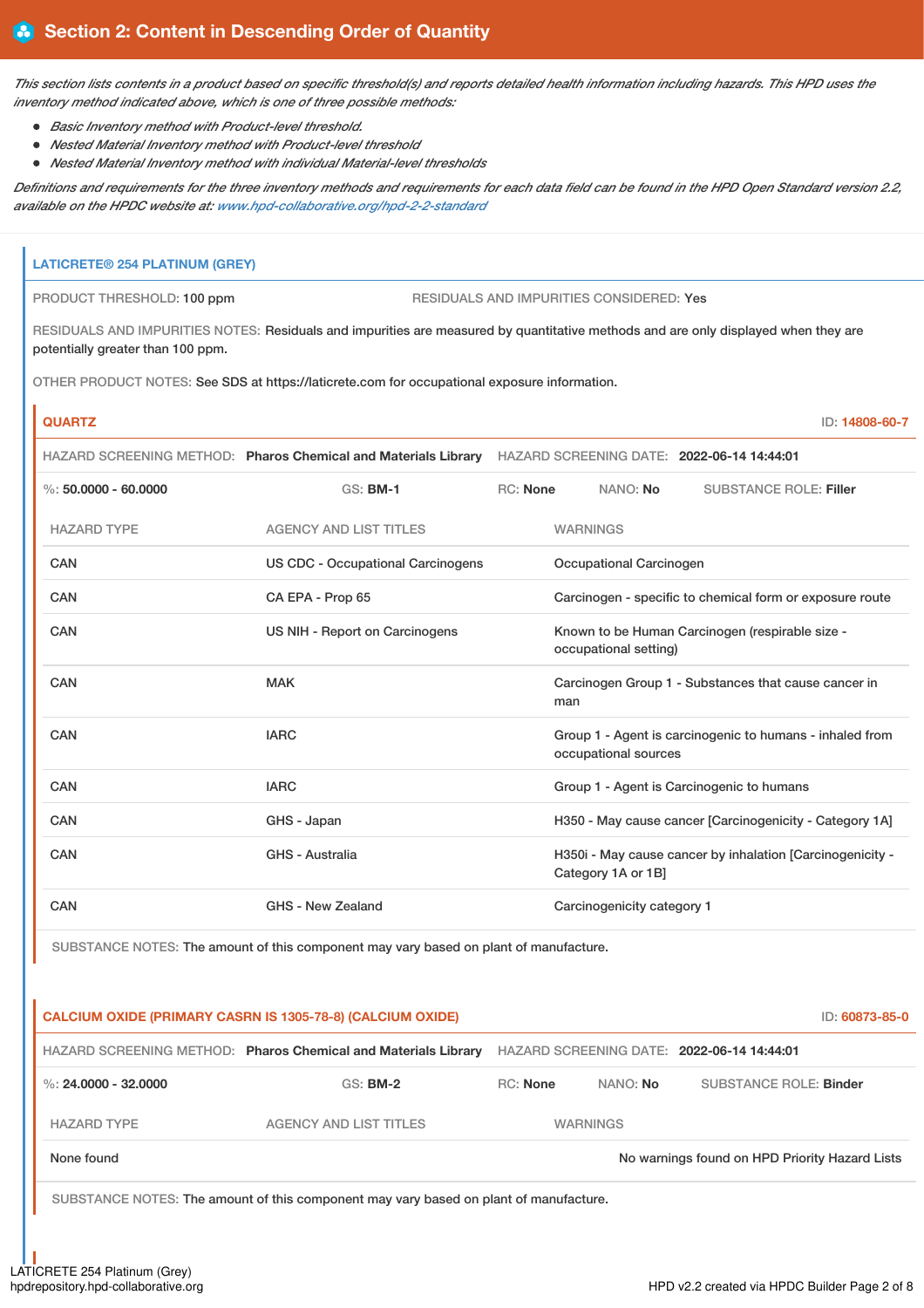| <b>UNDISCLOSED</b>       |                                                                                                                                                                                                                                                                 |                 |                                       | <b>ID: Undisclosed</b>                                 |  |
|--------------------------|-----------------------------------------------------------------------------------------------------------------------------------------------------------------------------------------------------------------------------------------------------------------|-----------------|---------------------------------------|--------------------------------------------------------|--|
|                          | HAZARD SCREENING METHOD: Pharos Chemical and Materials Library                                                                                                                                                                                                  |                 |                                       | HAZARD SCREENING DATE: 2022-06-14 14:44:02             |  |
| %: $7.0000 - 12.0000$    | GS: LT-UNK                                                                                                                                                                                                                                                      | RC: None        | NANO: No                              | SUBSTANCE ROLE: Polymer species                        |  |
| <b>HAZARD TYPE</b>       | <b>AGENCY AND LIST TITLES</b>                                                                                                                                                                                                                                   |                 | <b>WARNINGS</b>                       |                                                        |  |
| None found               |                                                                                                                                                                                                                                                                 |                 |                                       | No warnings found on HPD Priority Hazard Lists         |  |
|                          | SUBSTANCE NOTES: The amount of this component may vary based on plant of manufacture. This product is shown as undisclosed to preserve<br>integrity of formula and maintain competitive advantage. The component CAS # was used to identify associated hazards. |                 |                                       |                                                        |  |
| <b>ALUMINUM OXIDE</b>    |                                                                                                                                                                                                                                                                 |                 |                                       | ID: 1344-28-1                                          |  |
|                          | HAZARD SCREENING METHOD: Pharos Chemical and Materials Library                                                                                                                                                                                                  |                 |                                       | HAZARD SCREENING DATE: 2022-06-14 14:44:02             |  |
| $\%$ : 0.7500 - 3.5000   | <b>GS: BM-2</b>                                                                                                                                                                                                                                                 | <b>RC: None</b> | NANO: No                              | <b>SUBSTANCE ROLE: Binder</b>                          |  |
| <b>HAZARD TYPE</b>       | <b>AGENCY AND LIST TITLES</b>                                                                                                                                                                                                                                   |                 | <b>WARNINGS</b>                       |                                                        |  |
| <b>RES</b>               | <b>AOEC - Asthmagens</b>                                                                                                                                                                                                                                        |                 |                                       | Asthmagen (Rs) - sensitizer-induced                    |  |
|                          | SUBSTANCE NOTES: The amount of this component may vary based on plant of manufacture.                                                                                                                                                                           |                 |                                       |                                                        |  |
|                          |                                                                                                                                                                                                                                                                 |                 |                                       |                                                        |  |
| <b>CALCIUM DIFORMATE</b> |                                                                                                                                                                                                                                                                 |                 |                                       | ID: 544-17-2                                           |  |
|                          | HAZARD SCREENING METHOD: Pharos Chemical and Materials Library                                                                                                                                                                                                  |                 |                                       | HAZARD SCREENING DATE: 2022-06-14 14:44:03             |  |
| %: $0.7000 - 1.0000$     | <b>GS: BM-3</b>                                                                                                                                                                                                                                                 | RC: None        | NANO: No                              | SUBSTANCE ROLE: Processing regulator                   |  |
| <b>HAZARD TYPE</b>       | <b>AGENCY AND LIST TITLES</b>                                                                                                                                                                                                                                   |                 | <b>WARNINGS</b>                       |                                                        |  |
| None found               |                                                                                                                                                                                                                                                                 |                 |                                       | No warnings found on HPD Priority Hazard Lists         |  |
|                          | SUBSTANCE NOTES: The amount of this component may vary based on plant of manufacture.                                                                                                                                                                           |                 |                                       |                                                        |  |
|                          |                                                                                                                                                                                                                                                                 |                 |                                       |                                                        |  |
| <b>FERRIC OXIDE</b>      |                                                                                                                                                                                                                                                                 |                 |                                       | ID: 1309-37-1                                          |  |
|                          | HAZARD SCREENING METHOD: Pharos Chemical and Materials Library HAZARD SCREENING DATE: 2022-06-14 14:44:03                                                                                                                                                       |                 |                                       |                                                        |  |
| %: $0.4000 - 5.0000$     | <b>GS: BM-1</b>                                                                                                                                                                                                                                                 | <b>RC: None</b> | NANO: No                              | <b>SUBSTANCE ROLE: Binder</b>                          |  |
| <b>HAZARD TYPE</b>       | <b>AGENCY AND LIST TITLES</b>                                                                                                                                                                                                                                   |                 | <b>WARNINGS</b>                       |                                                        |  |
| <b>CAN</b>               | <b>MAK</b>                                                                                                                                                                                                                                                      |                 | but not sufficient for classification | Carcinogen Group 3B - Evidence of carcinogenic effects |  |
|                          | SUBSTANCE NOTES: The amount of this component may vary based on plant of manufacture.                                                                                                                                                                           |                 |                                       |                                                        |  |
|                          |                                                                                                                                                                                                                                                                 |                 |                                       |                                                        |  |
| <b>SULFUR TRIOXIDE</b>   |                                                                                                                                                                                                                                                                 |                 |                                       | ID: 7446-11-9                                          |  |
|                          | HAZARD SCREENING METHOD: Pharos Chemical and Materials Library HAZARD SCREENING DATE: 2022-06-14 14:44:04                                                                                                                                                       |                 |                                       |                                                        |  |
| %: $0.4000 - 5.0000$     | <b>GS: BM-2</b>                                                                                                                                                                                                                                                 | RC: None        | NANO: No                              | <b>SUBSTANCE ROLE: Binder</b>                          |  |
|                          |                                                                                                                                                                                                                                                                 |                 |                                       |                                                        |  |
|                          |                                                                                                                                                                                                                                                                 |                 |                                       |                                                        |  |
|                          |                                                                                                                                                                                                                                                                 |                 |                                       |                                                        |  |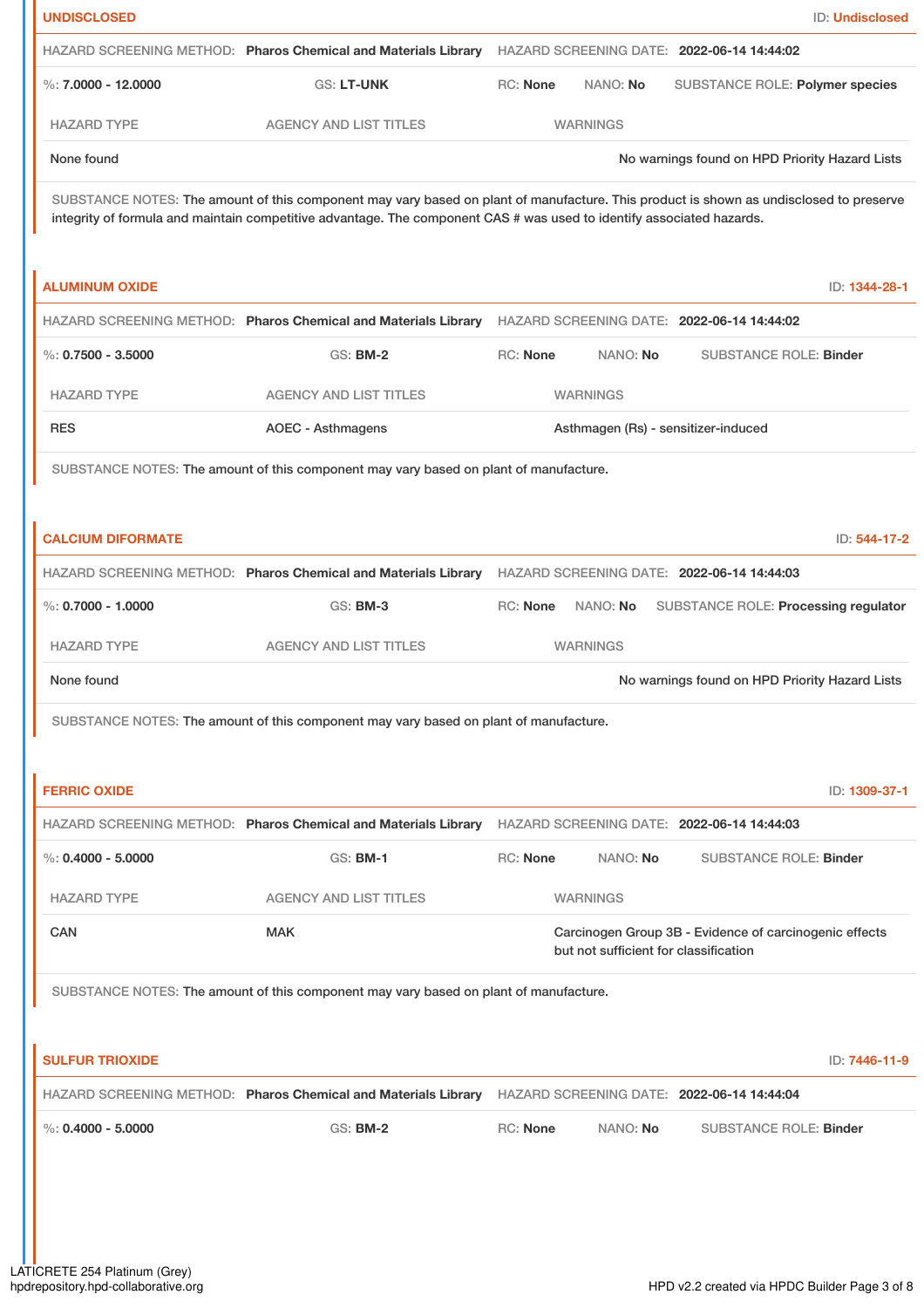| <b>HAZARD TYPE</b>       | <b>AGENCY AND LIST TITLES</b>                                                         | <b>WARNINGS</b>                                                                                                                                                                                                                                                 |
|--------------------------|---------------------------------------------------------------------------------------|-----------------------------------------------------------------------------------------------------------------------------------------------------------------------------------------------------------------------------------------------------------------|
| <b>MAM</b>               | US EPA - EPCRA Extremely Hazardous<br><b>Substances</b>                               | <b>Extremely Hazardous Substances</b>                                                                                                                                                                                                                           |
|                          | SUBSTANCE NOTES: The amount of this component may vary based on plant of manufacture. |                                                                                                                                                                                                                                                                 |
|                          |                                                                                       |                                                                                                                                                                                                                                                                 |
| <b>UNDISCLOSED</b>       |                                                                                       | ID: Undisclosed                                                                                                                                                                                                                                                 |
| %: $0.2000 - 0.5000$     | <b>GS: BM-2</b>                                                                       | HAZARD SCREENING METHOD: Pharos Chemical and Materials Library HAZARD SCREENING DATE: 2022-06-14 14:44:04<br>RC: None<br>NANO: No<br>SUBSTANCE ROLE: Processing regulator                                                                                       |
|                          |                                                                                       |                                                                                                                                                                                                                                                                 |
| <b>HAZARD TYPE</b>       | <b>AGENCY AND LIST TITLES</b>                                                         | <b>WARNINGS</b>                                                                                                                                                                                                                                                 |
| None found               |                                                                                       | No warnings found on HPD Priority Hazard Lists                                                                                                                                                                                                                  |
|                          |                                                                                       | SUBSTANCE NOTES: The amount of this component may vary based on plant of manufacture. This product is shown as undisclosed to preserve<br>integrity of formula and maintain competitive advantage. The component CAS # was used to identify associated hazards. |
| <b>UNDISCLOSED</b>       |                                                                                       | <b>ID: Undisclosed</b>                                                                                                                                                                                                                                          |
|                          |                                                                                       | HAZARD SCREENING METHOD: Pharos Chemical and Materials Library HAZARD SCREENING DATE: 2022-06-14 14:44:05                                                                                                                                                       |
| $\%$ : 0.1000 - 0.3000   | <b>GS: NoGS</b>                                                                       | <b>RC: None</b><br>NANO: No<br>SUBSTANCE ROLE: Polymer species                                                                                                                                                                                                  |
| <b>HAZARD TYPE</b>       | <b>AGENCY AND LIST TITLES</b>                                                         | <b>WARNINGS</b>                                                                                                                                                                                                                                                 |
| None found               |                                                                                       | No warnings found on HPD Priority Hazard Lists                                                                                                                                                                                                                  |
|                          |                                                                                       | SUBSTANCE NOTES: The amount of this component may vary based on plant of manufacture. This product is shown as undisclosed to preserve<br>integrity of formula and maintain competitive advantage. The component CAS # was used to identify associated hazards. |
| <b>UNDISCLOSED</b>       |                                                                                       | <b>ID: Undisclosed</b>                                                                                                                                                                                                                                          |
|                          |                                                                                       | HAZARD SCREENING METHOD: Pharos Chemical and Materials Library HAZARD SCREENING DATE: 2022-06-14 14:44:05                                                                                                                                                       |
| $\%: 0.0050 - 0.0100$    | <b>GS: BM-1</b>                                                                       | RC: None NANO: No SUBSTANCE ROLE: Antimicrobial Pesticide                                                                                                                                                                                                       |
| <b>HAZARD TYPE</b>       | <b>AGENCY AND LIST TITLES</b>                                                         | <b>WARNINGS</b>                                                                                                                                                                                                                                                 |
| <b>END</b>               | <b>TEDX - Potential Endocrine Disruptors</b>                                          | <b>Potential Endocrine Disruptor</b>                                                                                                                                                                                                                            |
| <b>MUL</b>               | German FEA - Substances Hazardous to<br>Waters                                        | Class 3 - Severe Hazard to Waters                                                                                                                                                                                                                               |
|                          |                                                                                       | SUBSTANCE NOTES: The amount of this component may vary based on plant of manufacture. This product is shown as undisclosed to preserve<br>integrity of formula and maintain competitive advantage. The component CAS # was used to identify associated hazards. |
| <b>CALCIUM CARBONATE</b> |                                                                                       | ID: 471-34-1                                                                                                                                                                                                                                                    |
|                          |                                                                                       | HAZARD SCREENING METHOD: Pharos Chemical and Materials Library HAZARD SCREENING DATE: 2022-06-14 14:44:06                                                                                                                                                       |
| %: Impurity/Residual     | <b>GS: BM-3</b>                                                                       | RC: None<br>NANO: No<br>SUBSTANCE ROLE: Impurity/Residual                                                                                                                                                                                                       |
|                          |                                                                                       |                                                                                                                                                                                                                                                                 |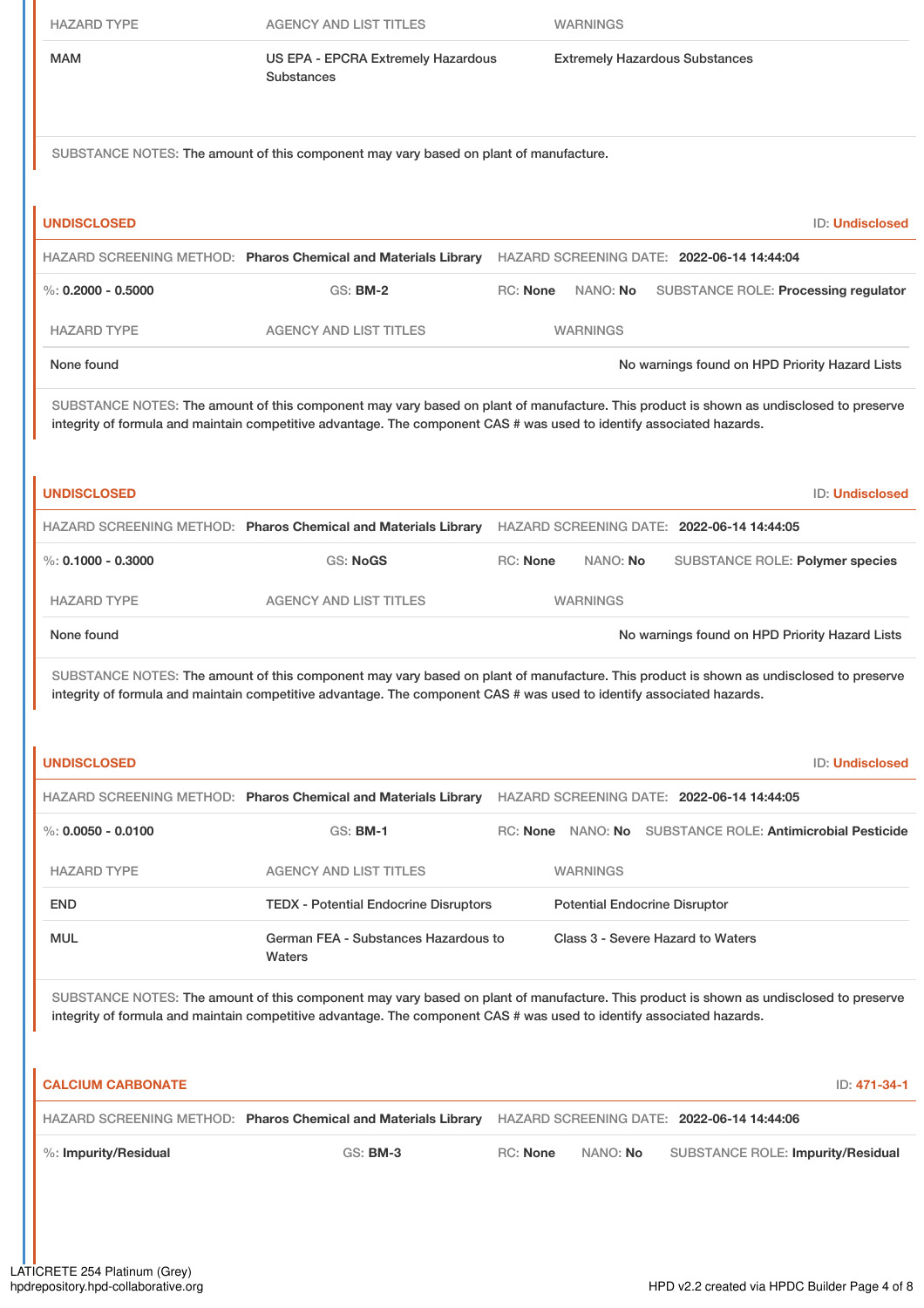AGENCY AND LIST TITLES WARNINGS

SUBSTANCE NOTES: This substance is an impurity or residual. This impurity/residual may or may not be present based on the source of the raw material and, if present, may or may not be greater than 100 ppm.

| <b>LIMESTONE, CALCIUM CARBONATE</b> |                                                                |                 |          | ID: 1317-65-3                                  |
|-------------------------------------|----------------------------------------------------------------|-----------------|----------|------------------------------------------------|
|                                     | HAZARD SCREENING METHOD: Pharos Chemical and Materials Library |                 |          | HAZARD SCREENING DATE: 2022-06-14 14:44:06     |
| %: Impurity/Residual                | GS: BM-3dg                                                     | RC: None        | NANO: No | <b>SUBSTANCE ROLE: Impurity/Residual</b>       |
| <b>HAZARD TYPE</b>                  | <b>AGENCY AND LIST TITLES</b>                                  | <b>WARNINGS</b> |          |                                                |
| None found                          |                                                                |                 |          | No warnings found on HPD Priority Hazard Lists |

SUBSTANCE NOTES: This substance is an impurity or residual. This impurity/residual may or may not be present based on the source of the raw material and, if present, may or may not be greater than 100 ppm.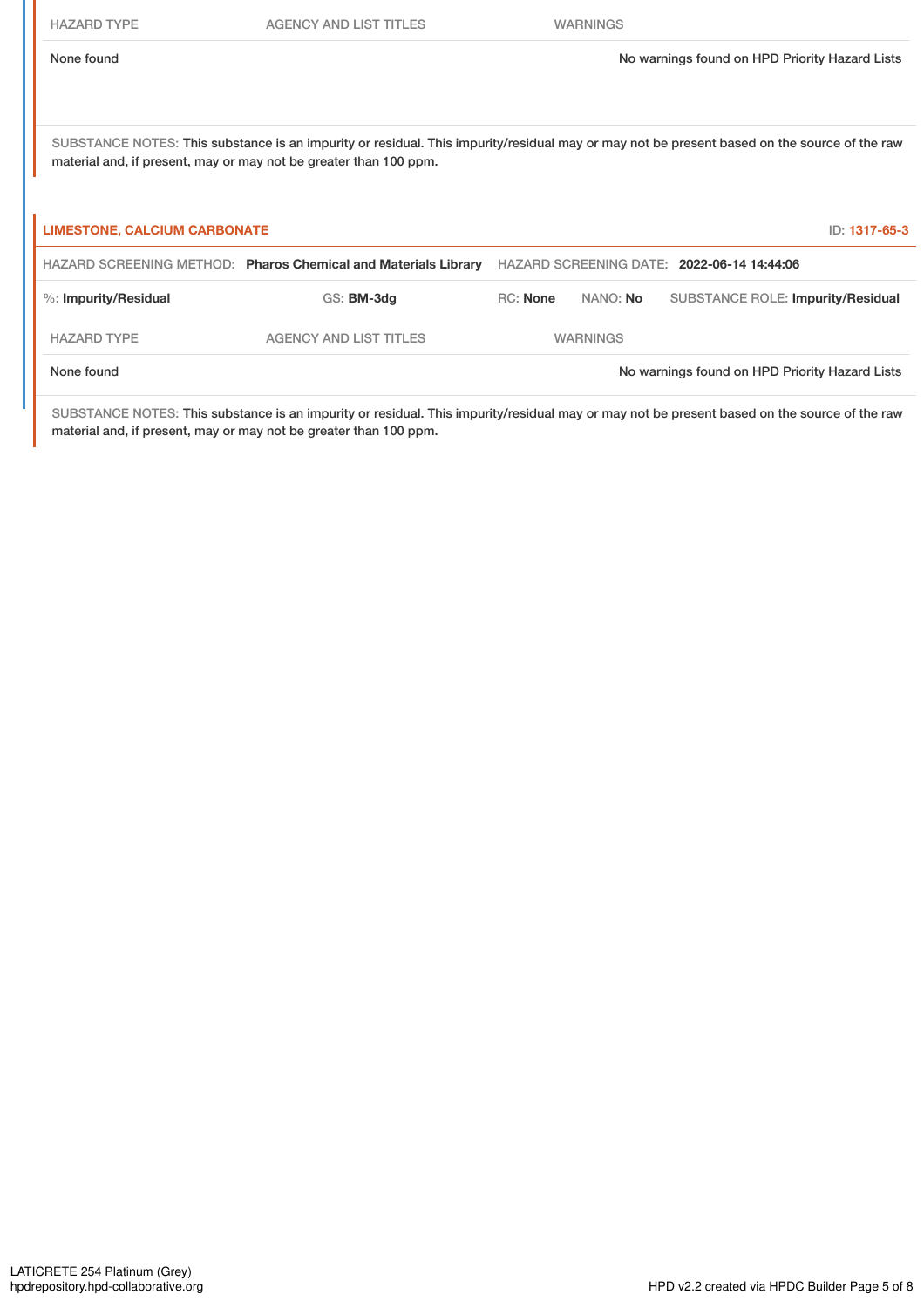This section lists applicable certification and standards compliance information for VOC emissions and VOC content. Other types of health or *environmental performance testing or certifications completed for the product may be provided.*

| <b>VOC EMISSIONS</b>                                                                                                                                                                              | UL GreenGuard Gold (254 Platinum)             |       |                                            |  |  |
|---------------------------------------------------------------------------------------------------------------------------------------------------------------------------------------------------|-----------------------------------------------|-------|--------------------------------------------|--|--|
| <b>CERTIFYING PARTY: Third Party</b><br>APPLICABLE FACILITIES: Applies to All Facilities.<br><b>CERTIFICATE URL:</b><br>http://certificates.ulenvironment.com/default.aspx?<br>$id = 25428t = cs$ | ISSUE DATE: 2009-07- EXPIRY DATE: 2021-<br>07 | 07-09 | <b>CERTIFIER OR LAB: UL</b><br>Environment |  |  |

CERTIFICATION AND COMPLIANCE NOTES: Meets LEED v4.1 Credit "Low Emitting Materials" Emissions Requirements. This product was tested in accordance with California Department of Public Health (CDPH) v1.2-2017 in an office and classroom environment.

| <b>VOC CONTENT</b>                                                                                                                                                                                                     | <b>TDS 251 "Low VOC LATICRETE Products"</b> |              |                                    |  |
|------------------------------------------------------------------------------------------------------------------------------------------------------------------------------------------------------------------------|---------------------------------------------|--------------|------------------------------------|--|
| CERTIFYING PARTY: Self-declared<br><b>APPLICABLE FACILITIES: Applies to All Facilities.</b><br><b>CERTIFICATE URL:</b><br>https://cdn.laticrete.com/~/media/support-and-<br>downloads/technical-datasheets/tds251.ashx | <b>ISSUE DATE: 2020-08-</b><br>12           | EXPIRY DATE: | <b>CERTIFIER OR LAB: LATICRETE</b> |  |
| CERTIFICATION AND COMPLIANCE NOTES: Meets LEED v4.1 Credit "Low Emitting Materials" Emissions Requirements. This product was tested in                                                                                 |                                             |              |                                    |  |

accordance with California Department of Public Health (CDPH) v1.2 in an office and classroom environment.

| <b>LCA</b>                                                                                 | <b>LATICRETE Cement Mortar for Tile Installation Product Specific (Type III)</b><br><b>Environmental Product Declaration</b> |           |                                            |  |
|--------------------------------------------------------------------------------------------|------------------------------------------------------------------------------------------------------------------------------|-----------|--------------------------------------------|--|
| CERTIFYING PARTY: Third Party<br>APPLICABLE FACILITIES: Applies to All Facilities in North | ISSUE DATE: 2016-11- EXPIRY DATE: 2021-<br>29                                                                                | $11 - 28$ | <b>CERTIFIER OR LAB: UL</b><br>Environment |  |
| America.                                                                                   |                                                                                                                              |           |                                            |  |
| <b>CERTIFICATE URL:</b>                                                                    |                                                                                                                              |           |                                            |  |
|                                                                                            |                                                                                                                              |           |                                            |  |

https://cdn.laticrete.com/~/media/environmental-product-

data-sheets/cement-mortar-for-tile-installation.ashx

CERTIFICATION AND COMPLIANCE NOTES: Meets LEED v4.1 Credit "Building Product Disclosure and Optimization- Environmental Product Declarations" requirements as a Product Specific (Type III) EPD.

# **Section 4: Accessories**

This section lists related products or materials that the manufacturer requires or recommends for installation (such as adhesives or fasteners), maintenance, cleaning, or operations. For information relating to the contents of these related products, refer to their applicable Health Product *Declarations, if available.*

**WATER** HPD URL: **No HPD Available**

CONDITION WHEN RECOMMENDED OR REQUIRED AND/OR OTHER NOTES:

LATICRETE 254 Platinum (Grey) to be mixed with water only following mix ratio and directions as stated in product data sheet.

# **Section 5: General Notes**

LATICRETE® 254 Platinum (Grey) meets the Living Building Challenge v4.0 requirement that the product does not contain any of the Red Listed Materials or Chemicals. Specifically, LATICRETE 254 Platinum (Grey) does not contain the following: Antimicrobials (marketed with a health claim) •Alkylphenols and related compounds •Asbestos •Bisphenol A (BPA) and structural analogues •California Banned Solvents •Chlorinated Polymers, including Chlorinated polyethylene (CPE), Chlorinated Polyvinyl Chloride (CPVC), Chloroprene (neoprene monomer), Chlorosulfonated polyethylene (CSPE), Polyvinylidiene chloride (PVDC), and Polyvinyl Chloride (PVC) •Chlorobenzenes •Chlorofluorocarbons (CFCs) & Hydrochlorofluorocarbons (HCFCs) •Formaldehyde (added) • Monomeric, polymeric and organo-phosphate halogenated flame retardants (HFRs) •Organotin Compounds •Perfluorinated Compounds (PFCs) •Phthalates (orthophthalates) •Polychlorinated Biphenyls (PCBs) •Polycyclic Aromatic Hydrocarbons (PAH) •Short-Chain and Medium-Chain Chlorinated Paraffins •Toxic Heavy Metals - Arsenic, Cadmium, Chromium, Lead (added), and Mercury •Wood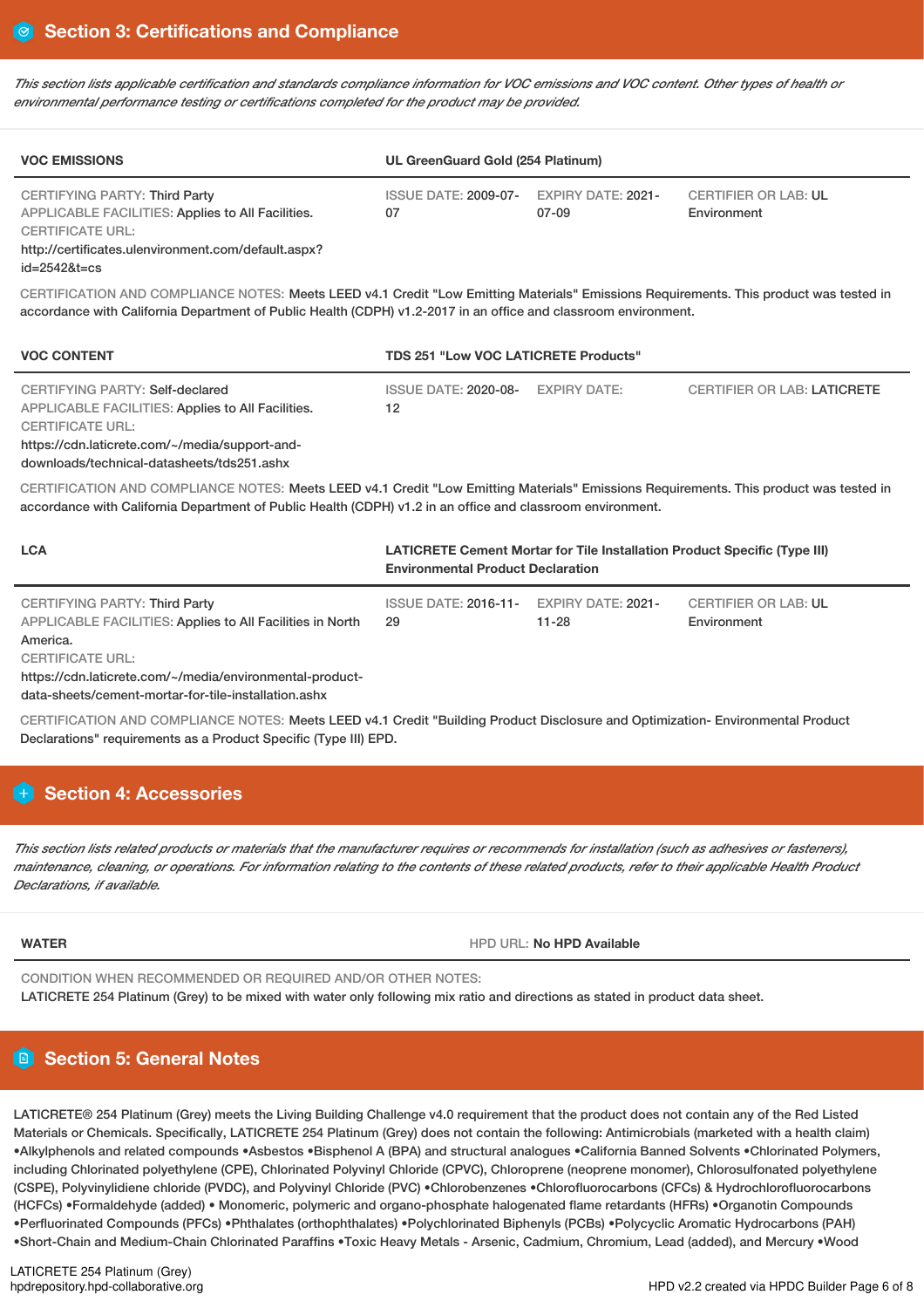treatments containing Creosote, Arsenic or Pentachlorophenol. See Section 1 for Volatile Organic Compounds (VOC) (wet applied products) information.